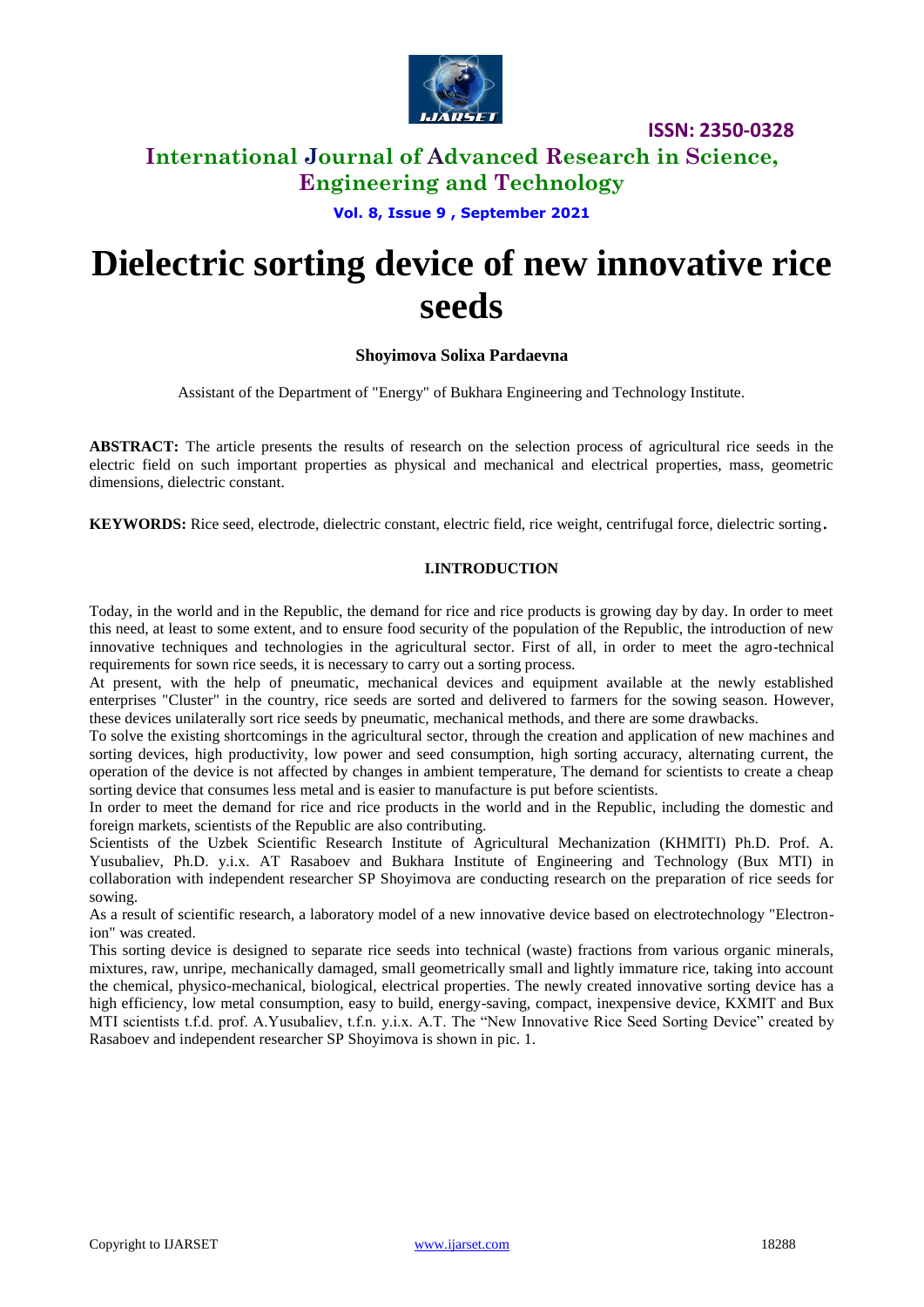

**ISSN: 2350-0328**

# **International Journal of Advanced Research in Science, Engineering and Technology**

### **Vol. 8, Issue 9 , September 2021**



**Pic. 1 The schematic diagram of the new innovative rice seed dielectric sorting device and the working body drum are shown.**

Currently, scientists are conducting research on the basics of the basic parameters of the sorting device in theory and practice. With this in mind, the device can be selected by dielectric sorting of rice seeds by geometric dimensions, thickness, width, mass, physical-mechanical, biological and electrical properties. have conducted experiments and continue scientific work in this direction.The structure, operation, and working body of the energy- and resourceefficient, dielectric sorting device for rice seeds proposed by scientists are described.

The sorting device is made in the form of a cylindrical working drum, on the surface of which at a depth angle  $(y)$  are directed two-lane screw grooves with width (t) and spacing (d) and wrapped electrodes with opposite signals.

The working body of the proposed device for dielectric sorting of rice seeds is located on the surface of the drum, the resulting electric field under two different conditions, ie as a result of friction between two dielectric materials, and the formation of electric field between opposite electrodes. in the theoretical study of the technological process of sorting, this process is studied taking into account the specific aspects.

Therefore, in the study of the technological process of sorting rice seeds in a dielectric sorting device, it is studied the effective use of previous research in this area, enriching the analytical links and filling in the gaps.

The proposed energy and resource-saving dielectric sorting device for sorting new innovative rice seeds is described as an experimental device and a working body drum.

For the device to work, we connect it to the mains and the electrodes are supplied with high voltage from the transformer TG-1020. In the feeder, a uniform amount of rice seeds is delivered to the surface of the working body, the seeds falling on the surface of the drum are polarized under the influence of the electric field generated between the electrodes with opposite signals.As a result, the seeds are affected by the sum of the electric field generated under two different conditions, namely the friction and the electric field strength generated between the electrodes with opposite signals.

Heavy, fully ripe seeds fall to the sowing fraction, which is previously separated from the surface of the working body under the influence of centrifugal force.

Mass lightly fully immature seeds and various mixtures, raw, cooked, mechanically damaged waste. Under the influence of electric force, a large force is applied to the surface of the working body, falls into the waste fraction and separated from the surface of the drum by a brush, depending on the physical-mechanical, electrical properties of the impact forces, cut at different angles.Rice, raw, light mass unsuitable rice seeds are cleaned on the surface of the drum using a brush.